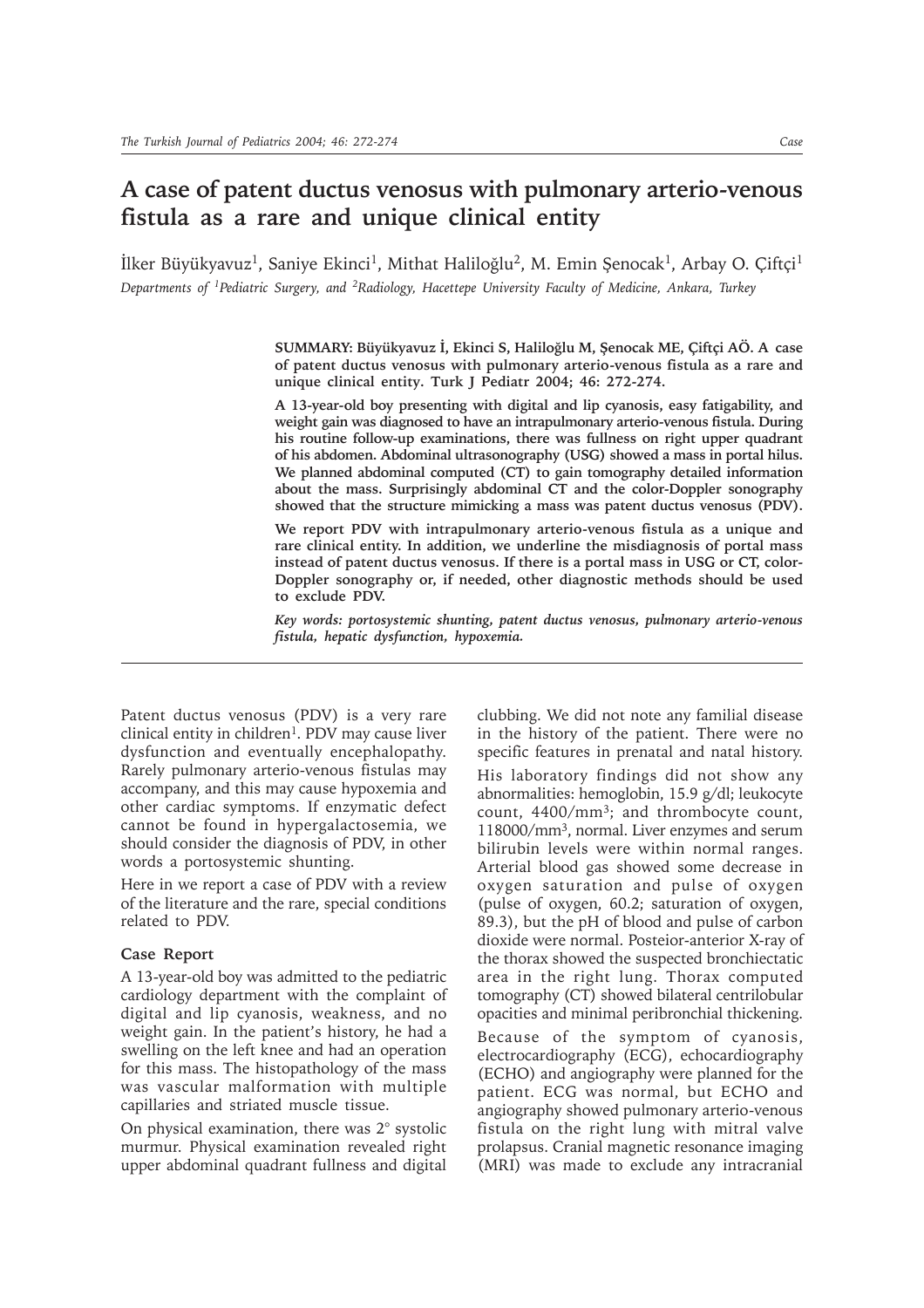arterio-venous malformation, and revealed bilateral symmetric hyperintense accumulation of the paramagnetic substance. However, it did not show arterio-venous fistula or any vascular malformation. Meanwhile he had an operation for the recurrent mass at his left knee. The histopathology of the mass was hemangioma.

Because of the right upper quadrant fullness of the abdomen, he had an abdominal ultrasonography (USG), which showed a mass (60x34x50 mm) at the portal hilus and chronic parenchymal changes in the liver. Liver biopsy revealed scattered hepatocellular necrosis. To obtain more information about the mass, abdominal CT was planned, which revealed hypertrophy of the caudate lobe of the liver and a shunt between the portal vein and inferior vena cava. Color-Doppler was then made, showing intrahepatic porto-caval shunt (patent ductus venosus), chronic parenchymal liver disease and splenomegaly (Fig. 1). Because the cardiac symptoms of the patient were tolerable and he did not have liver dysfunction despite Doppler sonographic findings, he was not operated for either patent ductus venosus pulmonary arterio-venous fistula. The patient is under close follow-up. He is doing well now except for recurrent masses of the left knee.



**Fig. 1.** Longitudinal color-Doppler ultrasonography demonstrates the large communication (thin arrows) between the portal vein and inferior vena cava (thick arrow).

## **Discussion**

During fetal life, ductus venosus is the continuation of the umbilical vein. It originates from the left portal vein and ends in the region of the hepatic vein at the point of confluence with the inferior vena cava. There are different results

reported concerning its closure time. Some authors believe it closes functionally in the first few minutes but closure may not be completed until 15 to 20 days after birth. However, others think that the ductus closure is not seen until two to four days after birth. In one study, complete functional closure of the ductus venosus occurred at two weeks of age in 93% of infants, and this was followed by anatomic closure. In premature infants, ductus venosus may stay open more than 15-20 days<sup>2-4</sup>.

There are different opinions regarding pathophysiology of the closure of ductus venosus: Since ductus venosus reopens in portal hypertension, any abnormalities of portal and hepatic venous system, i.e. the absence of the intrahepatic portion of the inferior vena cava, may cause patency of ductus venosus. PDV with atrophic right lobe of the liver and hypoplasia of the right portal vein without portal hypertension has been reported. Umbilical venous catheters may also cause the PDV by way of portal thrombosis. All the abovementioned causes lead to a vascular resistance, and this keeps the ductus venosus open<sup>5-7</sup>.

There are limited reports of PDV in the pediatric age group1,6-10. Patent ductus venosus, or congenital portosystemic shunting, is a very rare clinical entity and may cause portosystemic encephalopathy. As in our case, PDV with intrapulmonary shunting is an exceedingly rare clinical entity and may cause hypoxemia sometimes with cyanosis and digital clubbing in the absence of encephalopathy and hepatic dysfunction<sup>8,11</sup>. In the literature, PDV with coronary artery fistulas has also been reported<sup>10</sup>. As a diagnostic method, I-iodoamphetamine per-rectal portal scintigraphy is a useful and noninvasive technique for portosystemic shunt<sup>12</sup>. In laboratory findings, hyperammonemia and elevated bile acid level are important for diagnosis and to follow the progress of disease7. Angiography, Doppler ultrasonography and CT are other diagnostic procedures. Sometimes in CT and ultrasonography, PDV might give mass images, which may be misdiagnosed as a mass like in our case2,13.

Patent ductus venous is a very rare clinical entity alone and PDV with pulmonary shunting, as in our case, is a unique and extremely rare case. In differential diagnosis of portal masses, we suggest color-flow Doppler ultrasonography because PDV may be misdiagnosed as a portal mass with gray-scale ultrasonography.